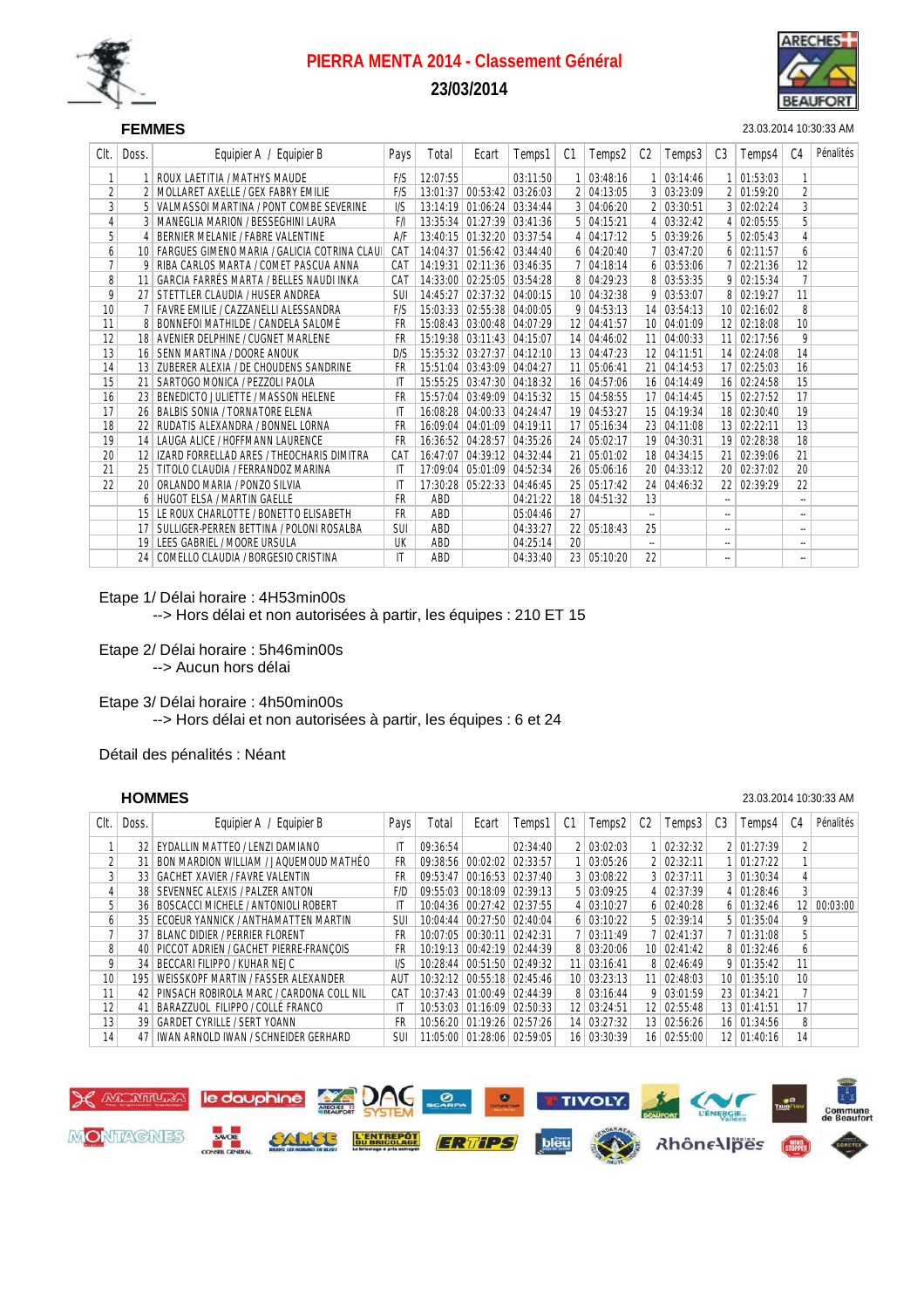

## **23/03/2014**



| Clt.     | Doss.           | Equipier A / Equipier B                                                          | Pays                         | Total | Ecart                                                    | Temps1                        | C1 | Temps2                  | C <sub>2</sub> | Temps3                     | C <sub>3</sub> | Temps4                     | C4       | Pénalités |
|----------|-----------------|----------------------------------------------------------------------------------|------------------------------|-------|----------------------------------------------------------|-------------------------------|----|-------------------------|----------------|----------------------------|----------------|----------------------------|----------|-----------|
| 15       |                 | 88 BES GINESTA JORDI / SOLA PASTORET MARC                                        | IT                           |       | 11:06:55   01:30:01   02:53:32                           |                               |    | 13 03:31:34             |                | 18 02:55:58                |                | 14 01:45:51                | 27       |           |
| 16       |                 | 57 PERNET GERMAIN / BENAND YOANN                                                 | FR                           |       | 11:08:17 01:31:23 03:00:14                               |                               |    | 21 03:30:40             |                | 17 02:56:06                |                | 15 01:41:17                | 16       |           |
| 17       |                 | 43   VIRET LEO / HIRSCH IDRIS                                                    | <b>FR</b>                    |       | 11:11:37 01:34:43 03:07:09                               |                               |    | 33 03:27:43             |                | 14 02:57:10                |                | 17 01:39:35                | 13       |           |
| 18       | 56 <sup>2</sup> | <b>BLANC STEVEN / BONNEL ALEXIS</b>                                              | FR                           |       | 11:14:52 01:37:58 03:00:08                               |                               |    | 19 03:34:19             |                | 20 02:59:29                |                | 20 01:40:56                | 15       |           |
| 19       | 54              | POMMERET LUDOVIC / GIGNOUX CYRIL                                                 | FR                           |       | 11:15:10 01:38:16 03:00:01                               |                               |    | 18 03:33:22             |                | 19 02:57:22                |                | 19 01:44:25                | 23       |           |
| 20       |                 | 50 NANTERMOZ GREGORY / ROCHAIX LEO                                               | FR                           |       | 11:17:07 01:40:13 03:00:42                               |                               |    | 22 03:36:20             |                | 25 02:57:13                |                | 18 01:42:52                | 19       |           |
| 21       |                 | 78 SBALBI TONY / BIBOLLET FRANCIS                                                | <b>FR</b>                    |       | 11:18:47 01:41:53 02:59:31                               |                               |    | $17 \mid 03:35:37$      |                | 24 03:00:18                |                | 22 01:43:21                | 21       |           |
| 22       |                 | $\mathcal{L}^{\text{max}}$<br>49   COSTA PAIRO PAU / VILA FERRER GERARD          | CAT                          |       | 11:19:56 01:43:02 02:58:44                               |                               |    | 15 03:34:54             |                | 23 02:59:46                |                | 21 01:46:32                | 29       |           |
| 23       |                 | 59 DHAENE FRANÇOIS / TRAUB ALEXIS                                                | FR                           |       | 11:22:46 01:45:52 03:03:25                               |                               |    | 28 03:42:14             |                | 30 02:52:33                |                | 11 01:44:34                | 24       |           |
| 24       |                 | 52 STACCHETTI MATTEO / LUBOZ MATTIA                                              | IT                           |       | 11:23:55 01:47:01 03:00:12                               |                               |    | 20 03:34:39             |                | 22 03:05:47                |                | 29 01:43:17                | 20       |           |
| 25       |                 | 99 FISCHER RENE / STOCK MARKUS                                                   | AUT                          |       | 11:31:44 01:54:50 03:02:44                               |                               |    | 27 03:37:57             |                | 27 03:03:37                |                | 25 01:47:26                | 32       |           |
| 26       |                 | 45 BLANC PHILIPPE / ARNOLD FLAVIO                                                | FR                           |       | 11:35:02 01:58:08 03:08:56                               |                               |    | 34 03:39:24             |                | 29 03:04:42                |                | 26 01:42:00                | 18       |           |
| 27       |                 | 66   DALBAN MOREYNAS CLOVIS / BOMBARDO GREGORY                                   | FR                           |       | 11:36:45 01:59:51 03:04:41                               |                               |    | 29 03:34:36             |                | 21 03:11:00                |                | 37 01:46:28                | 28       |           |
| 28       |                 | 211 DI-TUCCI VITTORIO / MERCIER QUENTIN                                          | <b>FR</b>                    |       | 11:37:43 02:00:49 03:05:38                               |                               |    | 31 03:37:59             |                | 28 03:04:50                |                | 27 01:49:16                | 35       |           |
| 29       |                 | 53   MOTTIEZ ROBIN / MEYNET FABIEN                                               | FR                           |       | 11:48:10 02:11:16 03:11:21                               |                               |    | 36 03:44:13             |                | 33 03:02:53                |                | 24 01:49:43                | 36       |           |
| 30       |                 | 48 DUC-GONINAZ ALEXANDRE / FRISON-ROCHE CARL                                     | FR                           |       | 11:51:17 02:14:23 03:20:27                               |                               |    | 54 03:37:55             |                | 26 03:05:43                |                | 28 01:47:12                | 31       |           |
| 31       |                 | 92 BESSES FLORENT / LORET JÉRÉMY                                                 | FR                           |       | 11:52:32 02:15:38 03:12:02                               |                               |    | 40 03:43:52             |                | 31 03:10:06                |                | 35 01:46:32                | 29       |           |
| 32       |                 | 63 POQUET JULIEN / FAYOLLE SÉBASTIEN                                             | <b>FR</b>                    |       | 11:54:55 02:18:01 03:11:51                               |                               |    | 38 03:44:07             |                | 32 03:10:00                |                | 33 01:48:57                | 33       |           |
| 33       | 44              | BRODARD DAVID / SCHORNOZ ELOI                                                    | <b>SUI</b>                   |       | 11:57:41 02:20:47 03:12:10                               |                               |    | 41 03:55:21             |                | 56 03:06:12                |                | 30 01:43:58                | 22       |           |
| 34       |                 | 64   SALMON MORGAN / CLAUDEPIERRE LIONEL                                         | FR                           |       | 11:57:54 02:21:00 03:12:16                               |                               |    | 42 03:48:33             |                | 38 03:07:58                |                | 31 01:49:07                | 34       |           |
| 35       | 51              | DUNAND-PALLAZ AURELIEN / BOCHET EMILIEN                                          | FR                           |       | 11:58:24 02:21:30 03:01:12                               |                               |    | 24 03:49:24             |                | 39 03:10:05                |                | 34 01:57:43                | 62       |           |
| 36       |                 | 69 BROTTET JULIEN / ZIJP DAVID                                                   | FR                           |       | 12:00:28 02:23:34 03:11:52                               |                               |    | 39 03:45:39             |                | 34 03:10:51                |                | 36 01:52:06                | 45       |           |
| 37       | 87              | <b>BADER VINCENT / RAMEL ALAIN</b>                                               | SUI                          |       | 12:08:38 02:31:44 03:10:44                               |                               |    | 35 03:52:31             |                | 46 03:09:52                |                | 32 01:55:31                | 56       |           |
| 38       |                 | 102 MAGUET NADIR / MAGUET ROBERTO                                                | IT                           |       | 12:09:16 02:32:22 03:17:19                               |                               |    | 47 03:45:56             |                | 36 03:11:33                |                | 39 01:54:28                | 50       |           |
| 39       |                 | 68 LEGIEDA GREGORY / CHAIX VALERY                                                | FR                           |       | 12:13:54 02:37:00 03:17:47                               |                               |    | 49 03:49:57             |                | 40 03:15:18                |                | 46 01:50:52                | 40       |           |
| 40       |                 | 162   KAESERMANN RAPHAEL / RANDIN MICHAEL                                        | SUI                          |       | 12:14:10 02:37:16 03:13:34                               |                               |    | 44 03:50:46             |                | 41 03:15:52                |                | 48 01:53:58                | 49       |           |
| 41       |                 | 121 MUDRY DIDIER / TAGAND FABIEN                                                 | FR                           |       | 12:15:02 02:38:08 03:20:49                               |                               |    | 58 03:52:19             |                | 45 03:11:18                |                | 38 01:50:36                | 39       |           |
| 42       |                 | 177   FESTINI MICHELE / FRESCURA ENRICO                                          | $\mathsf{I}$                 |       | 12:15:54 02:39:00 03:20:35                               |                               |    | 56 03:47:12             |                | 37 03:12:53                |                | 42 01:55:14                | 55       |           |
| 43       |                 | 197   OBERFRANK HANNES / EDER CHRISTIAN                                          | $\mathsf{I}$                 |       | 12:17:33 02:40:39 03:06:27                               |                               |    | 32 03:54:24             |                | 53 03:25:28                |                | 65 01:51:14                | 41       |           |
| 44       |                 | 139   GABIOUD JULES-HENRI / GABIOUD CANDIDE                                      | <b>SUI</b>                   |       | 12:17:49 02:40:55 03:18:58                               |                               |    | 50 03:53:15             |                | 51 03:14:10                |                | 44 01:51:26                | 44       |           |
| 45       |                 | 71 PERVANGHER MIRCO / MORELLI LUCA                                               | SUI                          |       | 12:20:31 02:43:37 03:20:17                               |                               |    | 53 03:53:12             |                | 50 03:12:12                |                | 40 01:54:50                | 53       |           |
| 46       |                 | 62 MOALIC RONAN / LOUBET RÉMI                                                    | FR                           |       | 12:23:27 02:46:33 03:19:42                               |                               |    | 52 03:53:03             |                | 49 03:14:21                |                | 45 01:56:21                | 58       |           |
| 47       | 84              | GROSJACQUES HENRI / GIOVANETTO NADIR                                             | IT                           |       | 12:26:28 02:49:34 03:22:48                               |                               |    | 59 03:59:34             |                | 64 03:12:47                |                | 41 01:51:19                | 42       |           |
| 48       |                 | 116 CRAUSAZ MICHAEL / FRAGNIERE PATRICK                                          | <b>SUI</b>                   |       | 12:26:58 02:50:04 03:22:51                               |                               |    | 60 03:56:02             |                | 57 03:16:44                |                | 52 01:51:21                | 43       |           |
| 49       | 191             | ZURBRÜGG ROLF / VON KÄNEL FABIAN                                                 | SUI                          |       | 12:27:00 02:50:06 03:12:39                               |                               |    | 43 03:45:43             |                | 35 03:31:14                |                | 80 01:57:24                | 61       |           |
| 50       |                 | 153 BLANCO ANTONIO / TIRAPU JAVIER                                               | ESP                          |       | 12:28:01 02:51:07 03:25:54                               |                               |    | 66 03:50:51             |                | 42 03:16:42                |                | 51 01:54:34                | 51       |           |
| 51       |                 | 86 ZEBRACKI JACEK / WARGOCKI MARIUSZ                                             | PL                           |       | 12:29:44 02:52:50 03:18:59                               |                               |    | 51   03:58:11           |                | 62 03:20:10                |                | 57 01:52:24                | 47       |           |
| 52       |                 | 113 ZAPATER BARGUES GENIS / MERILLAS MOLEDO MA                                   | CAT                          |       | 12:29:49 02:52:55 03:04:46                               |                               |    | 30 04:09:13             |                | 80 03:31:05                |                | 79 01:44:45                | 25       |           |
| 53       |                 | 79 VONLANTHEN DAVID / ISLER PATRICK                                              | SUI                          |       | 12:34:28 02:57:34 03:27:40                               |                               |    | 70 03:56:35             |                | 58 03:15:36                |                | 47 01:54:37                | 52       |           |
| 54       |                 | 80 FARQUET FRANÇOIS / BOLIS FLORENT                                              | <b>SUI</b>                   |       | 12:35:03 02:58:09 03:24:30                               |                               |    | 62 04:01:07             |                | 66 03:17:05                |                | 53 01:52:21                | 46       |           |
| 55       |                 | 90 PONCET DAVID / ASSERQUET FRANCK<br>95 VILA BONELL FERRAN / ARENY BERNABÉ XAVI | <b>FR</b>                    |       | 12:37:20 03:00:26 03:25:30<br>12:37:32 03:00:38 03:11:43 |                               |    | 65 03:54:59             |                | 55 03:19:42                |                | 56 01:57:09                | 60<br>53 |           |
| 56       |                 |                                                                                  | AND                          |       |                                                          |                               |    | 37   03:54:11           |                | 52 03:36:48                |                | 98 01:54:50<br>50 02:00:43 | 75       |           |
| 57<br>58 | 101<br>142      | ROUQUAIROL JONATHAN / VALLIER SEBASTIEN<br>SALA DINO / DE MARON LUCA             | FR<br>$\mathsf{I}\mathsf{T}$ |       | 12:39:44 03:02:50 03:24:55                               |                               | 99 | 64 03:57:41             |                | 59 03:16:25                |                |                            |          |           |
| 59       |                 | 75 ARVIN-BEROD MARC / NOVERO LAURENT                                             | <b>FR</b>                    |       | 12:41:34 03:04:40 03:40:30<br>12:41:48 03:04:54 03:20:30 |                               |    | 03:54:55<br>55 03:57:57 |                | 54 03:15:53<br>60 03:21:36 |                | 49 01:50:16                | 38<br>79 |           |
| 60       |                 |                                                                                  |                              |       |                                                          | FR 12:50:26 03:13:32 03:51:09 |    | 119 04:00:12            |                | 65 03:13:34                |                | 60 02:01:45<br>43 01:45:31 | 26       |           |
|          |                 | 61 TAMANINI MARC / PORTANIER TONY<br>136 HAIRON NICOLAS / DAGUE THÉO             |                              |       |                                                          |                               |    | 48 04:09:28             |                |                            |                | 90 01:50:00                | 37       |           |
| 61<br>62 |                 | 60 NEYRON FRANÇOIS / NOBILE PASCAL                                               | FR<br>FR                     |       | 12:50:48 03:13:54 03:17:23<br>12:51:08 03:14:14 03:23:59 |                               |    | 61 04:02:29             |                | 82 03:33:57<br>70 03:20:46 |                | 59 02:03:54                | 88       |           |
| 63       |                 | 55   VENDRELL JOAN MARIA / GARRETA PUYOL GERARI                                  |                              |       | CAT   12:52:18   03:15:24   03:24:52                     |                               |    | 63 04:01:13             |                | 67 03:27:09                |                | 70 01:59:04                | 68       |           |
| 64       |                 | 115 THEVIN LOIC / CARRERE CHRISTOPHE                                             | FR                           |       | 12:52:40 03:15:46 03:27:12                               |                               |    | 69 03:58:39             |                | 63 03:28:03                |                | 75 01:58:46                | 65       |           |
| 65       |                 | 146 REMEDIO GIACOMO / SCALVINONI FABRIZIO                                        | IT                           |       | 12:54:07 03:17:13 03:30:07                               |                               |    | 78 03:58:08             |                | 61 03:30:08                |                | 78 01:55:44                | 57       |           |
|          |                 | 108   LEGER MAXIME / BORDIN MATTIEU                                              | FR                           |       | 12:54:43 03:17:49 03:27:42                               |                               |    | 71 04:04:00             |                | 72 03:25:58                |                | 66 01:57:03                | 59       |           |
| 66<br>67 |                 | 185 PRZYSTAS JAKUB / PIETKA MARCIN                                               | PL                           |       | 12:59:32 03:22:38 03:31:54                               |                               |    | 80 04:06:41             |                | 75 03:27:53                |                | 72 01:53:04                | 48       |           |
| 68       |                 | 123 CAVAGNA ROMAIN / GIRARDO FRANÇOIS XAVIER                                     | FR                           |       | 13:02:18 03:25:24 03:25:59                               |                               |    | 67 04:08:23             |                | 78 03:27:57                |                | 73 01:59:59                | 70       |           |
| 69       |                 | 104 COLLE ANDREA / IAVELLI GIANLUCA                                              | IT                           |       | 13:02:39 03:25:45 03:28:11                               |                               |    | 72 04:13:40             |                | 92 03:20:19                |                | 58 02:00:29                | 74       |           |
| 70       |                 | 134 ROTH YOANN / LOUVET SÉBASTIEN                                                | FR                           |       | 13:04:16 03:27:22 03:29:15                               |                               |    | 74 04:06:47             |                | 76 03:26:09                |                | 68 02:02:05                | 84       |           |
| 71       |                 | 144 PRUVOST SYLVERE / BOURG ROMAIN                                               | FR                           |       | 13:05:02 03:28:08 03:30:04                               |                               |    | 77 04:09:46             |                | 83 03:25:09                |                | 64 02:00:03                | 71       |           |
| 72       |                 | 89 GEROME YANN / ESTUBIER NICOLAS                                                | FR                           |       | 13:05:43 03:28:49 03:34:41                               |                               |    | 86 04:03:26             |                | 71 03:26:29                |                | 69 02:01:07                | 77       |           |
| 73       |                 | 81   HUMBERTCLAUDE JULIEN / POIROT JOHAN                                         | FR                           |       | 13:07:14 03:30:20 03:41:00                               |                               |    | 102 04:10:35            |                | 86 03:17:10                |                | 54 01:58:29                | 64       |           |
| 74       | 131             | GRACIA MARTINEZ SANTIAGO / ARGUEDAS IZQUIEI                                      | ESP                          |       | 13:07:28 03:30:34 03:31:24                               |                               |    | 79 04:02:19             |                | 69 03:33:20                |                | 88 02:00:25                | 73       |           |
| 75       |                 | 83 DUCRET SYLVAIN / SACHE FLORIAN                                                | FR                           |       | 13:07:43 03:30:49 03:29:02                               |                               |    | 73 04:01:32             |                | 68 03:31:33                |                | 82 02:05:36                | 99       |           |
| 76       |                 | 183 RATZ DANIEL / SEIWALD GERHARD                                                |                              |       | AUT   13:09:49   03:32:55   03:36:11                     |                               |    | 94 04:07:43             |                | 77 03:24:09                |                | 63 02:01:46                | 80       |           |

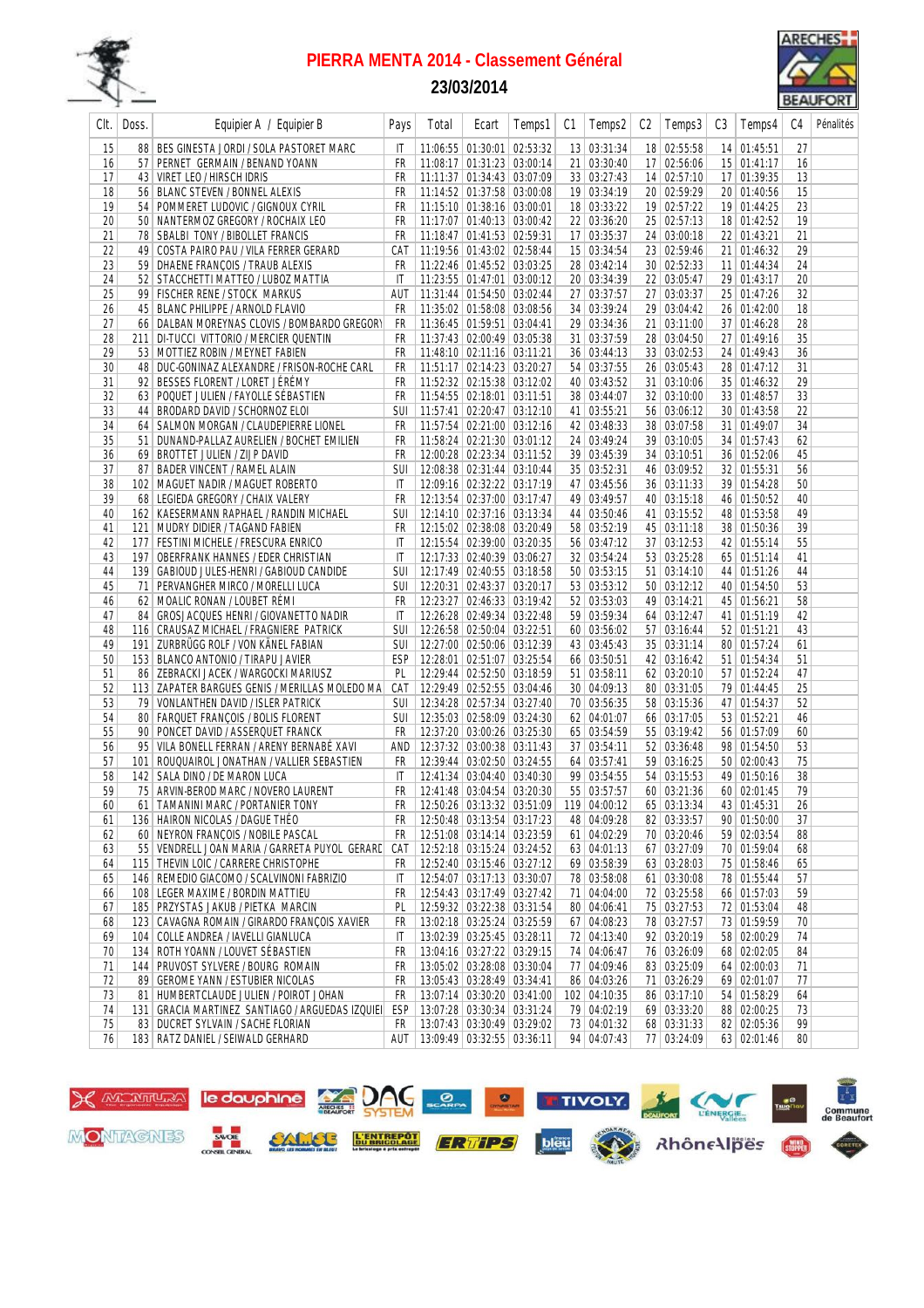

## **23/03/2014**



| Clt.       | Doss. | Equipier A / Equipier B                                                                                    | Pays                         | Total | Ecart                                                    | Temps1 | C1 | Temps2                       | C2 | Temps3                                               | C3 | Temps4                       | C4         | Pénalités |
|------------|-------|------------------------------------------------------------------------------------------------------------|------------------------------|-------|----------------------------------------------------------|--------|----|------------------------------|----|------------------------------------------------------|----|------------------------------|------------|-----------|
| 77         |       | 203   GEYDET NICOLAS / MONTEGANI LÉO                                                                       | FR                           |       | 13:10:24 03:33:30 03:29:46                               |        |    | 75 04:19:13                  |    | 104 03:22:26                                         |    | 62 01:58:59                  | 66         |           |
| 78         | 91    | MORGAN JON / BARDSLEY BEN                                                                                  | UK                           |       | 13:10:39 03:33:45 03:30:01                               |        |    | 76 04:04:56                  |    | 74 03:31:34                                          |    | 83 02:04:08                  | 90         |           |
| 79         |       | 107   MALAISE FLORENT / GACHET ARNAUD                                                                      | FR                           |       | 13:10:53 03:33:59 03:35:04                               |        |    | 90 04:04:11                  |    | 73 03:29:34                                          |    | 76 02:02:04                  | 83         |           |
| 80         |       | 73 RODRIGUEZ BODAS JAVIER / FREIXINET ESPINOSA >                                                           | CAT                          |       | 13:13:25 03:36:31 03:20:38                               |        |    | 57 04:13:48                  |    | 93 03:39:15                                          |    | 103 01:59:44                 | 69         |           |
| 81         |       | 70   GUARDIA CROS JAUME / PLANA SUBIRANA PERE                                                              | CAT                          |       | 13:14:56 03:38:02 03:27:00                               |        |    | 68 04:12:14                  |    | 89 03:33:24                                          |    | 89 02:02:18                  | 85         |           |
| 82         |       | 125   ALZELAI IGOR / SARASOLA AGUIRREZ JOSEBA                                                              | ESP                          |       | 13:16:05 03:39:11 03:36:05                               |        |    | 92 04:09:15                  |    | 81 03:26:01                                          |    | 67 02:04:44                  | 91         |           |
| 83         |       | 76 REY NICOLAS / BAUDIN ROBIN                                                                              | FR                           |       | 13:18:52 03:41:58 03:33:51                               |        |    | 83 04:12:01                  |    | 88 03:32:40                                          |    | 85 02:00:20                  | 72         |           |
| 84         |       | 128   MARULLAZ VINCENT / GAYDON CÉDRIC                                                                     | FR                           |       | 13:19:00 03:42:06 03:35:37                               |        |    | 91 04:10:33                  |    | 85 03:27:21                                          |    | 71 02:05:29                  | 97         |           |
| 85         |       | 178 JOHANSEN RUNE MORTEN / SKILDHEIM VEGAR                                                                 | NO                           |       | 13:19:19 03:42:25 03:37:41                               |        |    | 95 04:15:14                  |    | 97 03:28:00                                          |    | 74 01:58:24                  | 63         |           |
| 86         |       | 155 LE BAHER SAMUEL / VIOUD JEROME                                                                         | FR                           |       | 13:22:22 03:45:28 03:33:01<br>13:26:40 03:49:46 03:34:57 |        |    | 81 04:17:10                  |    | 100 03:31:16                                         |    | 81 02:00:55<br>77 02:05:25   | 76         |           |
| 87<br>88   | 130   | 164   VOLNAR PETER / JAMBRICH VLADIMIR<br><b>BONNETON GUILLAUME / PELTIER FABIEN</b>                       | SК<br>FR                     |       | 13:28:17 03:51:23 03:33:52                               |        |    | 89 04:16:17<br>84 04:14:02   |    | 98 03:30:01<br>94 03:34:59                           |    | 93 02:05:24                  | 96<br>94   |           |
| 89         |       | 150 DROZ GAEL / DUBOIS BAPTISTE                                                                            | <b>SUI</b>                   |       | 13:28:34 03:51:40 03:39:30                               |        |    | 97 04:12:59                  |    | 91 03:34:28                                          |    | 92 02:01:37                  | 78         |           |
| 90         |       | 156 BRNCAL PAVOL / LONGAUER ZDENO                                                                          | <b>SK</b>                    |       | 13:29:32 03:52:38 03:42:14                               |        |    | 103 04:08:48                 |    | 79 03:36:37                                          |    | 97 02:01:53                  | 82         |           |
| 91         |       | 106   MATRAS SLAWOMIR / KALOGEROPOULOS GREGORY                                                             | GRE                          |       | 13:30:13 03:53:19 03:33:36                               |        |    | 82 04:14:04                  |    | 95 03:32:43                                          |    | 86 02:09:50                  | 112        |           |
| 92         |       | 172 BOUZON LIONEL / BARBIER EMMANUEL                                                                       | FR                           |       | 13:35:11 03:58:17 03:40:50                               |        |    | 100 04:12:47                 |    | 90 03:36:32                                          |    | 94 02:05:02                  | 92         |           |
| 93         | 201   | CONSTANCIAS CHRISTOPHE / GAUTIER ERIC                                                                      | FR                           |       | 13:38:23 04:01:29 03:34:27                               |        |    | 85 04:25:00                  |    | 121 03:32:43                                         |    | 86 02:06:13                  | 102        |           |
| 94         |       | 161   KOLLER THOMAS / EISENMANN ANDREAS                                                                    | aut                          |       | 13:39:27 04:02:33 03:46:48                               |        |    | 110 04:19:33                 |    | 106 03:34:07                                         |    | 91 01:58:59                  | 66         |           |
| 95         |       | 143 WERY LAURENT / FISCHER ARNAUD                                                                          | FR                           |       | 13:43:20 04:06:26 03:40:51                               |        |    | 101 04:14:49                 |    | 96 03:38:36                                          |    | 101 02:09:04                 | 108        |           |
| 96         | 77    | BIONDA CORRADO / GIUDICI CLAUDIO                                                                           | <b>SUI</b>                   |       | 13:45:33 04:08:39 03:34:56                               |        |    | 88 04:18:25                  |    | 101 03:36:34                                         |    | 95 02:15:38                  | 130        |           |
| 97         |       | 85   PAUTHIER VINCENT / BURNET NICOLAS                                                                     | FR                           |       | 13:46:28 04:09:34 03:45:02                               |        |    | 107 04:22:28                 |    | 111 03:36:34                                         |    | 95 02:02:24                  | 86         |           |
| 98         |       | 133   FUSINAZ JOEL / DE PODESTA DAVIDE                                                                     | $\mathsf{I}$                 |       | 13:51:14 04:14:20 03:49:59                               |        |    | 115 04:24:53                 |    | 119 03:32:28                                         |    | 84 02:03:54                  | 88         |           |
| 99         |       | 199   GAUMONT YANN / GARREAU STEPHANE                                                                      | FR                           |       | 13:54:45 04:17:51 03:51:19                               |        |    | 120 04:19:29                 |    | 105 03:38:33                                         |    | 100 02:05:24                 | 94         |           |
| 100        |       | 132 DOMINGUEZ JAVIER / IRURETA ARKAITZ                                                                     | <b>ESP</b>                   |       | 13:55:11 04:18:17 03:48:14                               |        |    | 114 04:19:54                 |    | 107 03:38:50                                         |    | 102 02:08:13                 | 105        |           |
| 101        |       | 170 CASTELLI ANGELO / BONDIOLI MARCELLO                                                                    | IT                           |       | 13:56:33 04:19:39 03:54:07                               |        |    | 129 04:19:06                 |    | 103 03:37:51                                         |    | 99 02:05:29                  | 97         |           |
| 102        |       | 202   VIGITELLO CORRADO / OUVRIER GIUSEPPE                                                                 | $\mathsf{I}\mathsf{T}$       |       | 13:56:50 04:19:56 03:38:38                               |        |    | 96 04:16:39                  |    | 99 03:50:07                                          |    | 124 02:11:26                 | 117        |           |
| 103        |       | 110 VILLAR CARLOS / ALONSO PABLO                                                                           | <b>ESP</b>                   |       | 13:57:25 04:20:31 03:44:25                               |        |    | 105 04:18:50                 |    | 102 03:46:18                                         |    | 115 02:07:52                 | 104        |           |
| 104        |       | 120   MONNET JULIEN / JORDAN RÉMY                                                                          | SUI                          |       | 13:59:51 04:22:57 03:44:49                               |        |    | 106 04:26:33                 |    | 123 03:43:17                                         |    | 109 02:05:12                 | 93         |           |
| 105        |       | 165   BERNARD GUILLAUME / CERCUEIL MICHEL                                                                  | FR                           |       | 14:00:00   04:23:06   03:48:09                           |        |    | 113 04:22:01                 |    | 109 03:40:35                                         |    | 105 02:09:15                 | 109        |           |
| 106        |       | 193   TERIBAT FABIEN / FULCONIS DAVID                                                                      | FR                           |       | 14:01:20 04:24:26 03:42:44                               |        |    | 104 04:25:36                 |    | 122 03:40:34                                         |    | 104 02:12:26                 | 120        |           |
| 107        |       | 181   MÜLLER ANDRÉ / FLORIN JÜRG                                                                           | <b>SUI</b>                   |       | 14:02:01 04:25:07 03:51:20                               |        |    | 121 04:22:09                 |    | 110 03:45:31                                         |    | 113 02:03:01                 | 87         |           |
| 108        |       | 122 ROUDIERE MATTHIEU / MOULUQUET PIERRE                                                                   | FR                           |       | 14:02:35   04:25:41   03:46:54                           |        |    | 111 04:27:43                 |    | 126 03:46:06                                         |    | 114 02:01:52                 | 81         |           |
| 109        |       | 114 LATOUILLE OLIVIER / ZIJP JEROEN                                                                        | <b>FR</b>                    |       | 14:05:04 04:28:10 03:53:25                               |        |    | 126 04:23:03                 |    | 112 03:41:45                                         |    | 106 02:06:51                 | 103        |           |
| 110        |       | 179 SONNICHSEN KAJ / EKENSTAM MIKAEL<br>98 PALACIO SANZ JORGE / GUERRERO FRANCISCO                         | N <sub>0</sub><br><b>ESP</b> |       | 14:05:44 04:28:50 03:50:04                               |        |    | 116 04:23:37                 |    | 113 03:46:26                                         |    | 117 02:05:37                 | 100<br>142 |           |
| 111<br>112 |       | 160 LECOMTE PATRICK / PRADEL MAXIME                                                                        | FR                           |       | 14:10:58 04:34:04 03:46:38<br>14:12:23 04:35:29 03:50:17 |        |    | 109 04:23:37<br>117 04:27:44 |    | 113 03:41:45<br>127 03:41:55                         |    | 106 02:18:58<br>108 02:12:27 | 121        |           |
| 113        |       | 119 KREBS THOMAS / MOLLI DIDIER                                                                            | FR                           |       | 14:13:02 04:36:08 03:39:42                               |        |    | 98 04:21:19                  |    | 108 03:59:46                                         |    | 139 02:12:15                 | 119        |           |
| 114        |       | 198 JACQUEMOUD DANIEL / VALLON JEROME                                                                      | FR                           |       | 14:18:10 04:41:16 03:53:38                               |        |    | 127 04:24:44                 |    | 118 03:43:53                                         |    | 111 02:15:55                 | 132        |           |
| 115        |       | 141 ROUSEK MILOSLAV / RADEK DAVIDEK                                                                        | CZ                           |       | 14:19:22 04:42:28 03:45:19                               |        |    | 108 04:26:37                 |    | 124 03:57:43                                         |    | 135 02:09:43                 | 111        |           |
| 116        |       | 138 CERRO AMORES JORGE / TURNE SOLA CARLES                                                                 | CAT                          |       | 14:20:44 04:43:50 03:55:51                               |        |    | 134 04:24:57                 |    | 120 03:49:04                                         |    | 123 02:10:52                 | 116        |           |
| 117        |       | 175 GUILHAUME NICOLAS / BERNASCONI FABIO                                                                   | SUI                          |       | 14:22:45   04:45:51   03:55:16                           |        |    | 131 04:30:58                 |    | 129 03:46:24                                         |    | 116 02:10:07                 | 113        |           |
| 118        | 204   | GIANOLI EDOARDO / SPINI CHRISTIAN                                                                          | IT                           |       | 14:23:11 04:46:17 03:54:46                               |        |    | 130 04:31:50                 |    | 130 03:47:49                                         |    | 121 02:08:46                 | 106        |           |
| 119        |       | 67   FRUTAZ LUCA / BESENVAL CORRADO                                                                        | $\mathsf{I}$                 |       | 14:28:30 04:51:36 04:05:12                               |        |    | 148 04:24:37                 |    | 116 03:44:33                                         |    | 112 02:14:08                 | 127        |           |
| 120        |       | 190 RODRIGUEZ JEAN / TAUNAY FRANCK                                                                         | FR                           |       | 14:28:31 04:51:37 03:55:30                               |        |    | 133 04:24:17                 |    | 115 03:55:57                                         |    | 133 02:12:47                 | 122        |           |
| 121        |       | 126 DUPERIER BERTRAND / THELLIER ANTOINE                                                                   |                              |       | FR   14:30:21   04:53:27   04:00:51                      |        |    |                              |    | 139 04:35:10 137 03:43:51                            |    | 110 02:10:29                 | 115        |           |
| 122        |       | 93 GILLET FRANCIS / DUBOIS JULIEN FR 14:31:05 04:54:11 04:00:55 140 04:32:36 132 03:47:23 118 02:10:11 114 |                              |       |                                                          |        |    |                              |    |                                                      |    |                              |            |           |
| 123        |       | 149   GAUDRY LOIC / PRYSIANIUK KÉVIN                                                                       | FR                           |       | 14:31:52 04:54:58 03:53:04 125 04:26:41                  |        |    |                              |    | 125 03:51:41                                         |    | 126 02:20:26 147             |            |           |
| 124        |       | 176 MARTINELLI ALESSANDRO / DEL DOSSO CLAUDIO                                                              | IT                           |       | 14:32:21 04:55:27 04:00:09                               |        |    | 138 04:38:43                 |    | 145 03:47:24                                         |    | 119 02:06:05                 | 101        |           |
| 125        |       | 94 ROCHE SYLVESTRE / GRUNAUER DAVID                                                                        | FR                           |       | 14:36:50 04:59:56 03:47:37                               |        |    | 112 04:32:06                 |    | 131 03:55:03                                         |    | 131 02:22:04                 | 153        |           |
| 126        |       | 182 JOHNSTON STUART / TIBBETTS BEN                                                                         | UK                           |       | 14:38:20 05:01:26 03:52:39                               |        |    | 124 04:36:08                 |    | 139 03:51:04                                         |    | 125 02:18:29                 | 138        |           |
| 127        |       | 166 FERRARIS GIOVANNI / CAUCINO ROBERTO                                                                    | IT                           |       | 14:38:57 05:02:03 03:55:29                               |        |    | 132 04:34:46                 |    | 136 03:54:49                                         |    | 130 02:13:53                 | 126        |           |
| 128        |       | 117 DUVERLIE BENOIT / BORGHESE FRANÇOIS<br>112 VESELY MICHAL / SPLICHAL LADISLAV                           | FR                           |       | 14:39:31 05:02:37 03:50:37                               |        |    | 118 04:39:21                 |    | 147 03:54:20                                         |    | 128 02:15:13                 | 129        |           |
| 129<br>130 |       | 188 AZZOLIN FRÉDÉRIC / JARRE ANTOINE                                                                       | CZ<br>FR                     |       | 14:43:20 05:06:26 04:22:10<br>14:52:36 05:15:42 04:04:16 |        |    | 167 04:24:43<br>146 04:38:10 |    | 117 03:47:35<br>142 03:54:30                         |    | 120 02:08:52<br>129 02:15:40 | 107<br>131 |           |
| 131        |       | 127   MORVAN THIBAUT / PRETOT ERIC                                                                         | FR                           |       | 14:53:50 05:16:56 04:10:04                               |        |    | 155 04:36:12                 |    | 140 03:53:57                                         |    | 127 02:13:37                 | 125        |           |
| 132        |       | 140 FAVRE SÉBASTIEN / SCHUWEY PHILIPPE                                                                     | <b>SUI</b>                   |       | 14:56:14 05:19:20 03:52:27                               |        |    | 123 04:35:29                 |    | 138 04:10:24                                         |    | 158 02:17:54                 | 137        |           |
| 133        |       | 124 RIVA MARCO PIETRO / RAIMONDO LUCA                                                                      | IT                           |       | 14:58:06 05:21:12 04:09:11                               |        |    | 151 04:38:18                 |    | 144 03:59:05                                         |    | 138 02:11:32                 | 118        |           |
| 134        |       | 168   GUILLAUMONT ROMAIN / COCHARD BENOIT                                                                  | FR                           |       | 14:59:35 05:22:41 04:00:06                               |        |    | 137 04:39:12                 |    | 146 04:03:54                                         |    | 145 02:16:23                 | 134        |           |
| 135        |       | 184   TALOUD JEAN-FRANCOIS / TALOUD PIERRE-YVES                                                            | FR                           |       | 15:00:03 05:23:09 04:03:26                               |        |    | 144 04:37:28                 |    | 141 04:01:38                                         |    | 142 02:17:31                 | 135        |           |
| 136        |       | 174   BLÄUER ALEXANDRE / WILLISCH MARCO                                                                    | SUI                          |       | 15:03:42 05:26:48 03:59:16                               |        |    | 136 04:42:57                 |    | 150 04:01:14                                         |    | 141 02:20:15                 | 145        |           |
| 137        |       | 100 CONSTANT FREDERIC / PELONG BRUNO                                                                       | FR                           |       | 15:06:05 05:29:11 04:01:51                               |        |    | 142 04:41:31                 |    | 148 03:57:46                                         |    | 136 02:24:57 158             |            |           |
| 138        |       | 152 NEMEC MICHAL / NEKVINDA ALEXANDR                                                                       | FR                           |       |                                                          |        |    |                              |    | 15:06:11 05:29:17 04:10:03 154 04:33:00 134 04:08:45 |    | 154 02:14:23 128             |            |           |